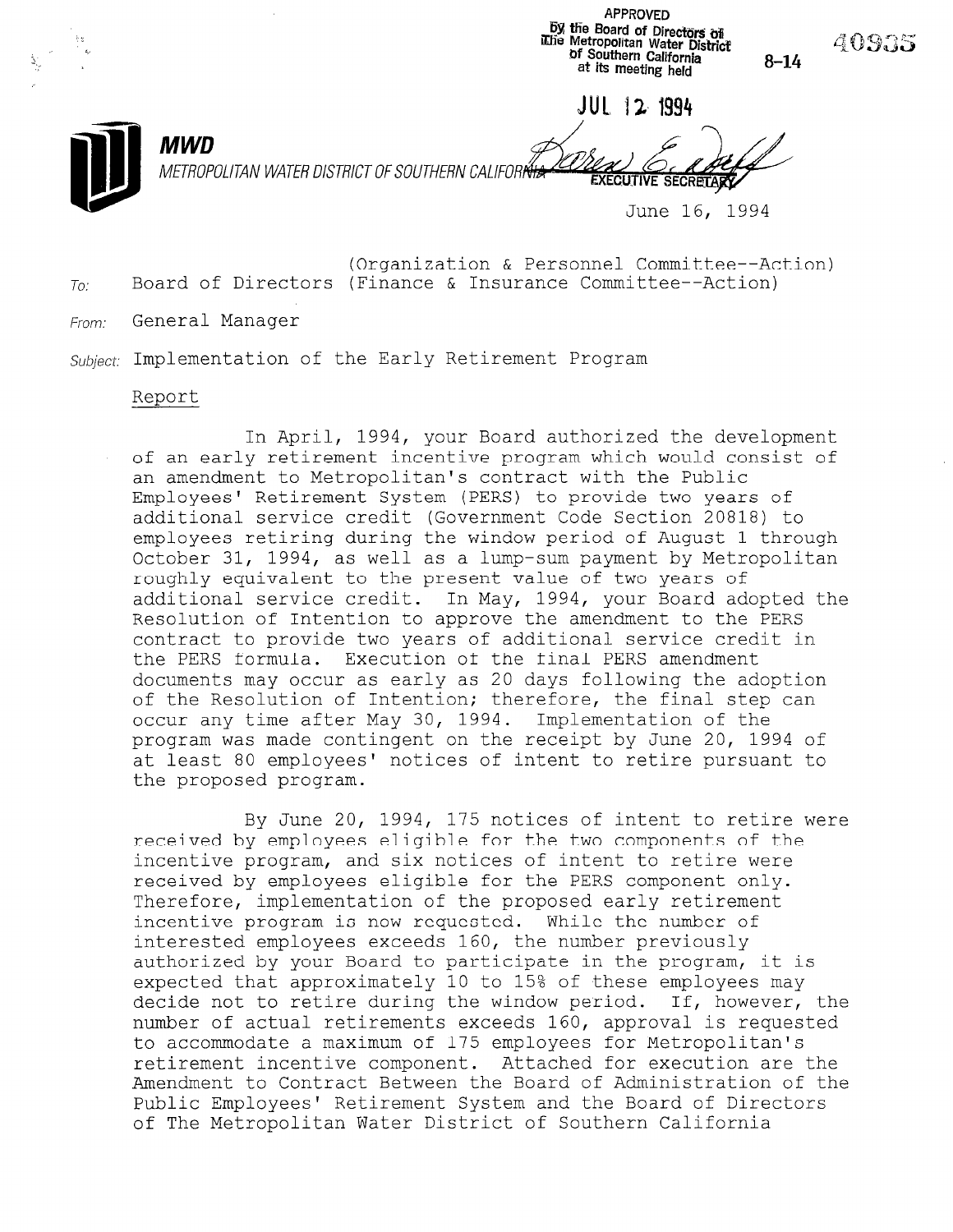## Board of Directors -2- June 16, 1994

 $\mathbb{C}_\alpha$ 

(Attachment A), the Resolution Authorizing an Amendment to the Contract (Attachment B), and the Certification of Final Action of Governing Body (Attachment C).

While final costs and savings cannot be calculated until after the expiration of the window period (October 31, 1994) due to the fact that some individuals' plans may change, it is now possible to more closely project costs and savings based on the employees who have indicated their intent to retire pursuant to the program. The projected cost for the PERS component is approximately \$4.7 million, and the projected cost to provide the lump-sum payment is approximately \$6.2 million, for a total of \$10.9 million. Inclusion of the 15 employees who exceed the existing cap of 160 would increase the projected cost by approximately \$500,000. The reduction in payroll and additive costs resulting from the early retirement program (as shown in Attachment D) are projected to be approximately \$15.3 million. Net savings, after taking both the PERS and Metropolitan components into account, amount to \$4.4 million.

As soon as practicable following the end of the window period, the actual costs and savings will be reported to your Board, as well as the positions to be deleted from the budget. Metropolitan will be billed by PERS for the exact cost of the PERS component of the program after the expiration of the window period based on the actual participants in the program. As Metropolitan currently has surplus assets in its PERS employer account of approximately \$11.7 million, the surplus assets would be used to pay for the total PERS costs. The cash portion of the program is scheduled to be made in three annual installments commencing January, 1995, and such shall be paid from the Operations and Maintenance Fund.

This action is exempt from the provisions of the California Environmental Quality Act in that there is no possibility that it may have a significant effect on the environment.

## Board Committee Assignments

This letter is referred for action to:

The Organization and Personnel Committee because of its responsibility to study, advise and make recommendations with regard to all matters affecting wages, hours, pension plans and other employee benefits, and other terms and conditions of employment pursuant to Administrative Code Section 2471 (c); and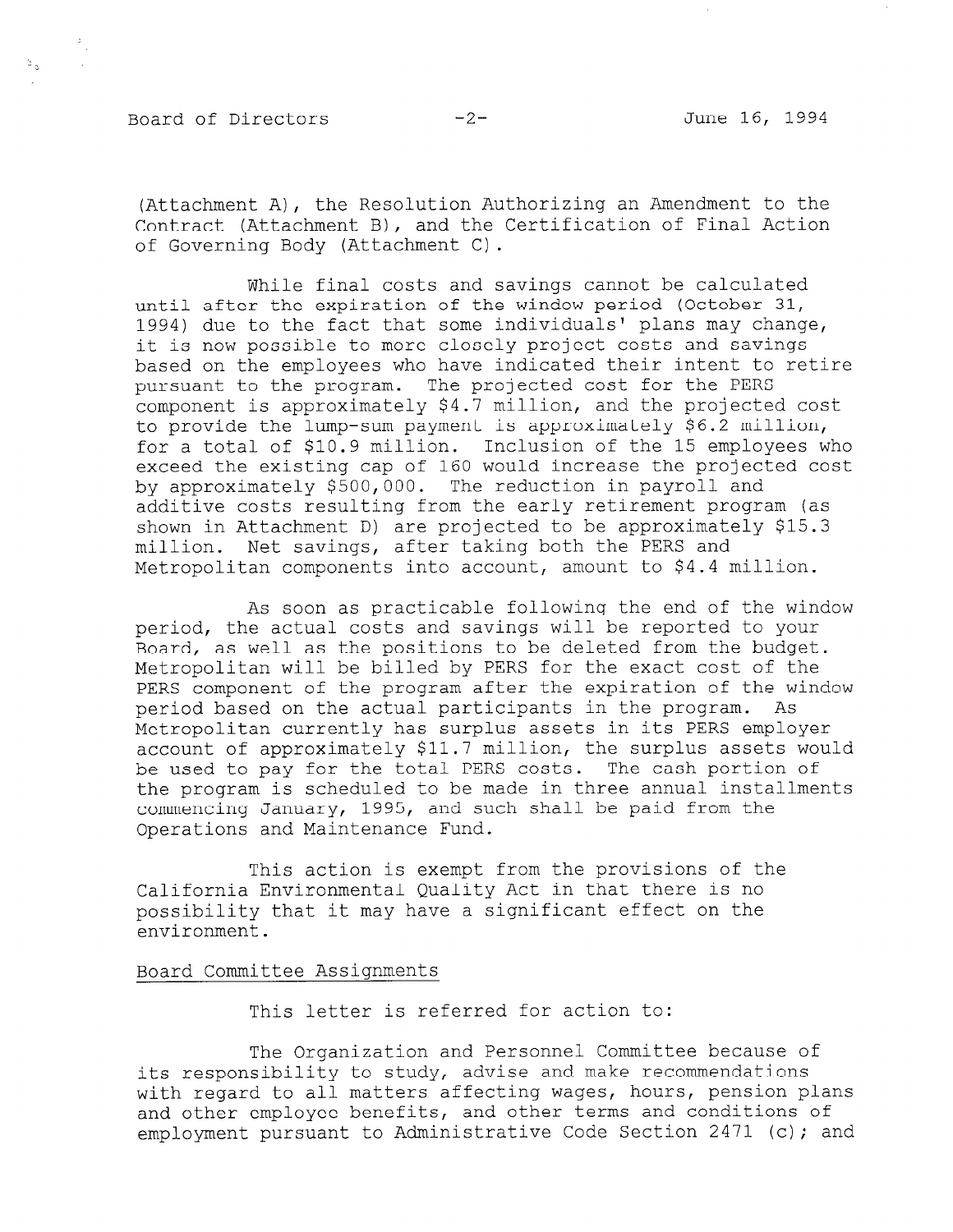Board of Directors -3- June 16, 1994

The Finance and Insurance Committee because of its responsibility to study, advise and made recommendations with regard to disposition of funds pursuant to Administrative Code Section 2441 (c).

Recommendations

## ORGANIZATION AND PERSONNEL COMMITTEE AND FINANCE AND INSURANCE COMMITTEE FOR ACTION.

It is recommended that the General Manager be authorized to implement the proposed early retirement program as set forth above and that the Board adopt the attached Amendment to Contract Between the Board of Administration of the Public Employees' Retirement System and the Board of Directors of The Metropolitan Water District of Southern California; Resolution Authorizing an Amendment to the Contract; and Certification of Final Action of Governing body, as set forth in Attachments A, B, and C.

It is further recommended that the General Manager be authorized to increase the maximum number of participants in the program from 160 to 175.

> John R. Wodraska General Manager

 $B_{\rm B}$   $\Delta t$ ,

Executive Assistant for SPD

Concur:

ral Manager

BL\as

Attachments

s:\winword\l312be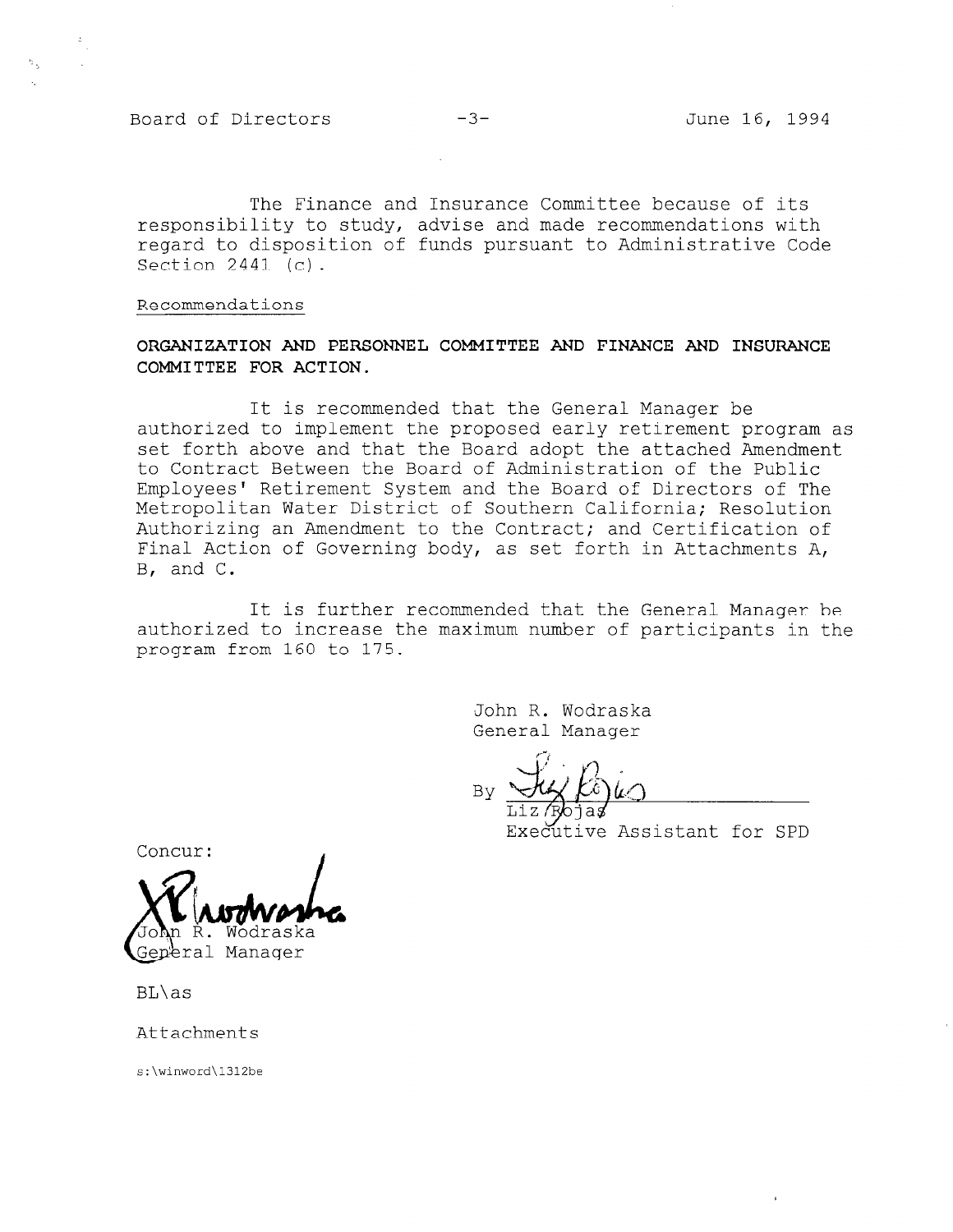Attachment A

# 409335

## AMENDMENT- TO CONTRACT BETWEEN THE BOARD OF ADMINISTRATION OFTHE PUBLIC EMPLOYEES' RETIREMENT SYSTEM **AND THE** BOARD OF DIRECTORS OFTHE METROPOLITAN WATER DISTRICT OF SOUTHERN CALIFORNIA

The Board of Administration, Public Employees' Retirement System, hereinafter referred to as Board, and the governing body of above public agency, hereinafter referred to as Public Agency, having entered into a contract effective January 1, 1945, and witnessed December 18, 1944, and as amended effective February 1, 1948, July 1, 1950, September 1, 1951, September 1, 1953, February 1, 1956, February 1, 1960, October 1, 1964, June 1, 1966, February 1, 1969, October 1, 1973, June 1, 1974, October 1, 1975, February 1, 1976, March 1, 1976, December 16, 1977, December 16, 1978, January 1, 1980, September 1, 1980, January 1, 1981, September 1,1982, September 1, 1987, September 1, 1988, June 25, 1989 and December 1, 1990, which provides for participation of Public Agency in said System, Board and Public Agency hereby agree as follows:

- A. Paragraphs 1 through 11 are hereby stricken from said contract as executed effective December 1, 1990, and hereby replaced by the following paragraphs numbered 1 through 11 inclusive:
	- 1. All words and terms used herein which are defined in the Public Employees' Retirement All words and terms used herein winen are defined in the rubble Employees. Retriement Law shall have the meaning as defined therein unless otherwise specifically provided. "Normal retirement age" shall mean age 60 for local miscellaneous members.
	- 2. Public Agency shall participate in the Public Employees' Retirement System from and Public Agency shall participate in the Public Employees Retirement System from and after January 1, 1945 making its employees as hereinafter provided, members of said System subject to all provisions of the Public Employees' Retirement Law except such as apply only on election of a contracting agency and are not provided for herein and to all amendments to said Law hereafter enacted except those, which by express provisions thereof, apply only on the election of a contracting agency.
	- $\mathbb{R}^2$  . Employees of Public Agency in the following classes shall become members of said become members of said Employees of Public Agency in the following classes shall become members of said Retirement System except such in each such class as are excluded by law or this agreement:
		- Employees other than local safety members (herein referred to as local miscellaneous members).  $a.$
	- 4. In addition to the classes of employees excluded from membership by said Retirement Law, the following classes of employees shall not become members of said Retirement System:

#### **SAFETY EMPLOYEES.**  $a<sub>z</sub>$

5. The percentage of final compensation to be provided for each year of credited prior and current service as a local miscellaneous member shall be determined in accordance with Section 21251.13 of said Retirement Law (2% at age 60 Full).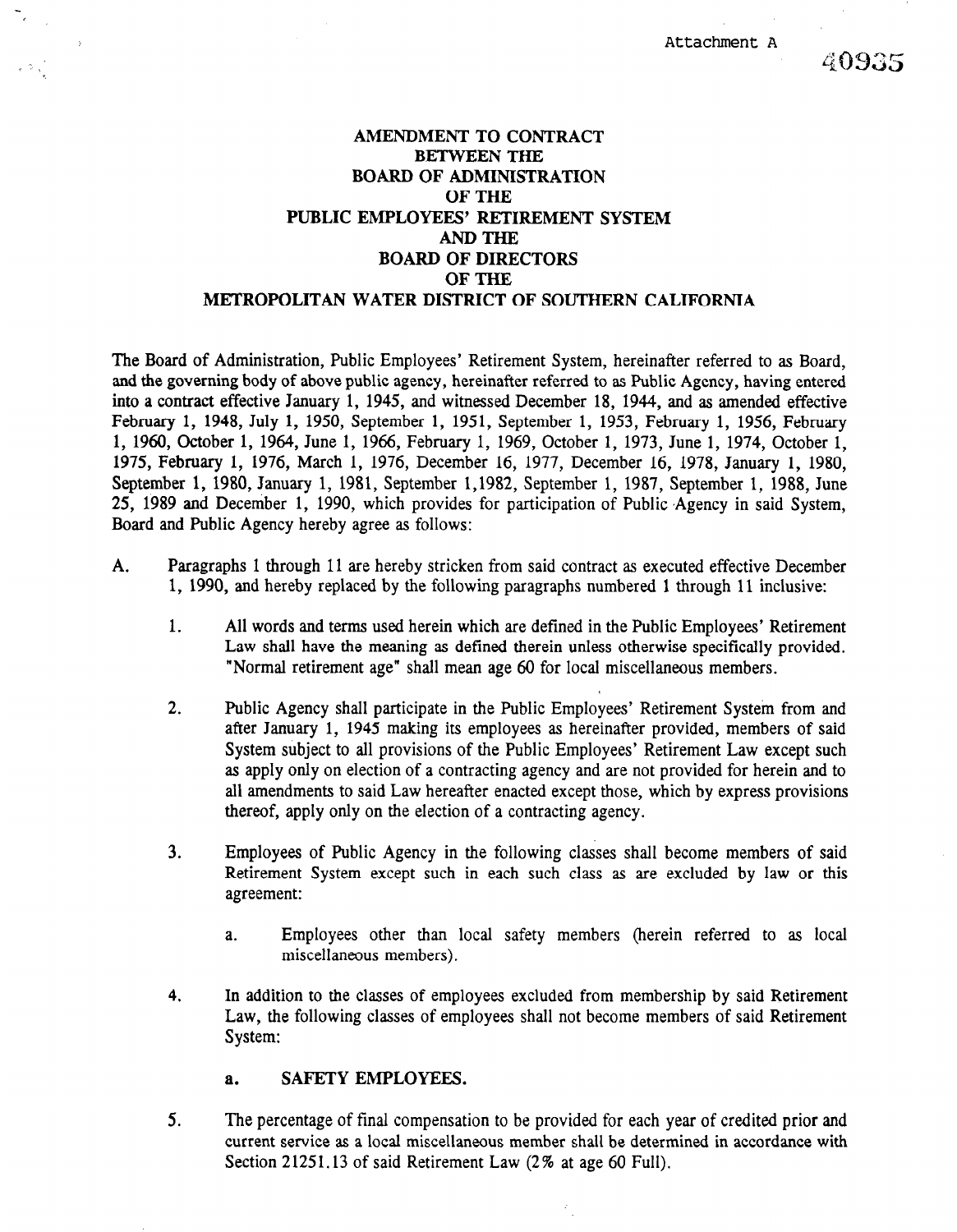- 6. Public Agency elected and elects to be subject to the following optional provisions:
	- a. Section 21222.1 (Special 5 % Increase - 1970). Legislation repealed said Section effective January 1, 1980.
	- b. Sections 21380-21387 (1959 Survivor Benefits) including Section 21382.4 (Third Level of 1959 Survivor Benefits).
	- C. Section 21222.2 (Special 5 % Increase - 1971). Legislation repealed said Section effective January 1, 1980.
	- d. Section 20024.2 (One-Year Final Compensation).

 $\mathbb{S}_{\{n_{\alpha}\}}$  .

- e. Sections 21263/21263.1 (Post-Retirement Survivor Allowance).
- f. Section 21222.6 (Special 15% Increase for Local Miscellaneous Members).
- g. Section 21389 (Second Opportunity to Elect 1959 Survivor Benefits). Legislation repealed said Section effective September 27, 1979.
- h. Section 20818 (Two-Years Additional Service Credit), Statutes of 1976. Legislation repealed said Section effective January 1, 1979.
- i. Section 21298 (Improved Non-Industrial Disability Allowance).
- i Section 21222.85 (Special 3%-15% Increase) for or on behalf of those local miscellaneous members who retired or died prior to January 1, 1974.
- k. Section 21365.6 (Pre-Retirement Optional Settlement 2 Death Benefit).
- 1. Section 20862.8 (Credit for Unused Sick Leave).
- m. Section 20818 (Two Years Additional Service Credit).
- 7. Public Agency, in accordance with Government Code Section 20740, ceased to be an "employer" for purposes of Section 20759 effective on October 1, 1975. Accumulated contributions of Public Agency shall be fxed and determined as provided in Government Code Section 20759, and accumulated contributions thereafter shall be held by the Board as provided in Government Code Section 20759.
- 8. Public Agency shall contribute to said Retirement System the contributions determined by actuarial valuations of prior and future service liability with respect to local miscellaneous members of said Retirement System.
- 9. Public Agency shall also contribute to said Retirement System as follows:
	- a. Public Agency shall contribute \$2.00 per employee, per month on account of the liability for the 1959 Survivor Benefits provided under Section 21382.4 of said Retirement Law. (Subject to annual change.) In addition, all assets and liabilities of Public Agency and its employees shall be pooled in a single account, based on term insurance rates, for survivors of all local miscellaneous members.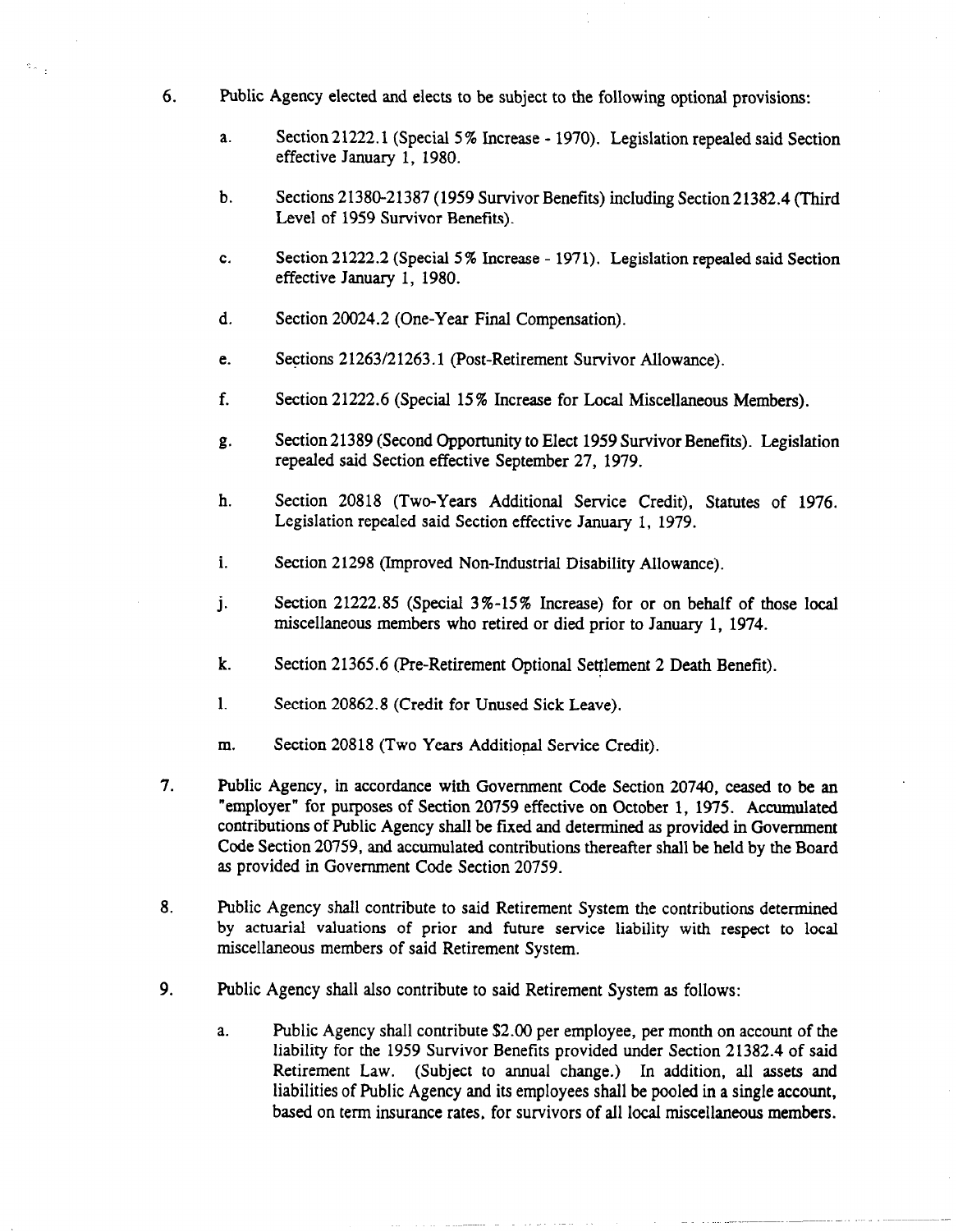- b. A reasonable amount, as fixed by the Board, payable in one installment within 60 days of date of contract to cover the costs of administering said System as it affects the employees of Public Agency, not including the costs of special valuations or of the periodic investigation and valuations required by law.
- C. A reasonable amount, as fixed by the Board, payable in one installment as the occasions arise, to cover the costs of special valuations on account of employees of Public Agency, and costs of the periodic investigation and valuations required by law.
- 10. Contributions required of Public Agency and its employees shall be subject to adjustment by Board on account of amendments to the Public Employees' Retirement Law, and on account of the experience under the Retirement System as determined by the periodic investigation and valuation required by said Retirement Law.
- 11. Contributions required of Public Agency and its employees shall be paid by Public Agency to the Retirement System within fifteen days after the end of the period to which said contributions refer or as may be prescribed by Board regulation. If more or less than the correct amount of contributions is paid for any period, proper adjustment shall be made in connection with subsequent remittances. Adjustments on account of errors in contributions required of any employee may be made by direct payments between the employee and the Board.
- B. This amendment shall be effective on the  $13th$  day of July 19 $94$ .

BOARD OF ADMINISTRATION PUBLIC EMPLOYEES' RETIREMENT SYSTEM

**BY** 

CHIEF, CONTRACT SERVICES DIVISION PUBLIC EMPLOYEES' RETIREMENT SYSTEM BOARD OF DIRECTORS OF THE METROPOLITAN WATER DISTRICT OF SOUTHERN CALIFORNIA

Presiding Officer JOHN V FOLEY CHAIRMAN OF THE BOARD

July 12, 1994

Witness Date

Attest:  $\frac{E}{E}$ 

PERS-CON-702 (AMENDMENT) (Rev. 10/92)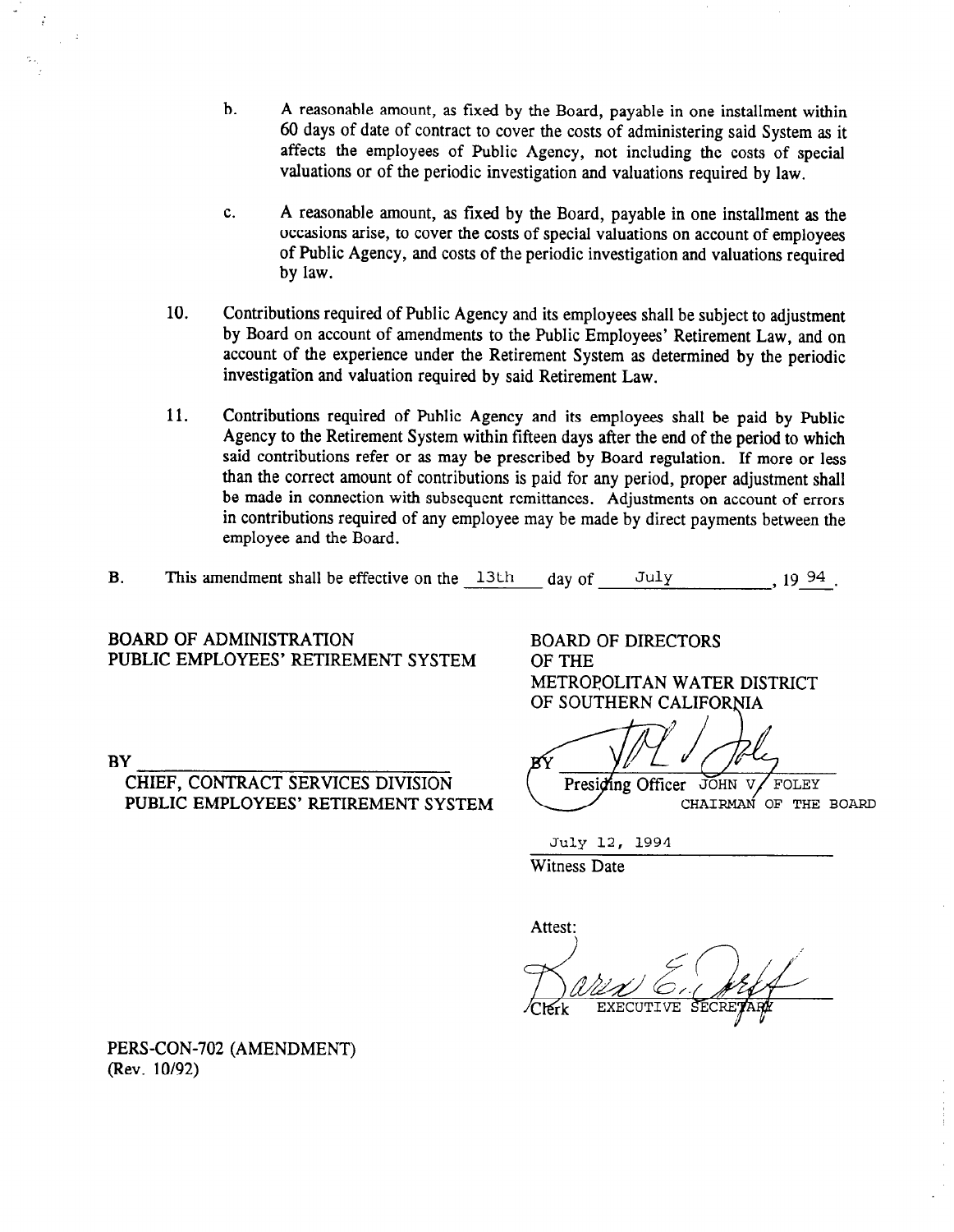40935

The Metropolitan Water District of Southern California

(name of agency)

## RESOLUTION 8444 AUTHORIZING AN AMENDMENT TO THE CONTRACT

WHEREAS, the Board of Administration of the Public Employees' Retirement System and the Board of Directors of the orientation of the set of the set of the set of the set of the set of the set of the set of the set of the set of the set of the set of the set of the set of the set of the set of the set of the s (governing body) Metropolitan Water District of Southern California entered (public agency) into a contract effective on  $\frac{January}{l}$   $\qquad \qquad$  , 19 45 providing for the participation of said Metropolitan Water District of So. California (public agency) in the Public Employees' Retirement System; and

WHEREAS, it is now desirable to take advantage of certain benefits provided under said Retirement System and not included in said contract;

NOW, THEREFORE, BE IT RESOLVED, that said Board of Directors (governing body)  $\alpha$  and it does hereby and it does hereby and  $\alpha$  contract, and  $\alpha$  contract, a contract, a copy of  $\alpha$ 

saudorized, and it does nevery additively, an amendment to said contract, a copy of said amendment being attached hereto marked Exhibit and by such reference made a part hereof as though herein set out in full; and

NOW, THEREFORE, BE IT FURTHER RESOLVED, that the presiding officer of said Board of Directors (governing body) be, and the presiding officer is hereby authorized, empowered and directed to execute said amendment for omber is nervely demonstrated, employed and directed to execute said amendment for

 $\frac{1}{1}$ 

Adopted this 12th day of July 1994

JOHN  $\pi$ . FOLEY Presiding Officer CHAIRMAN OF THE BOARD

Attest:

PERS-CON-13 (Amendment) C0318 (Rev. 12/92)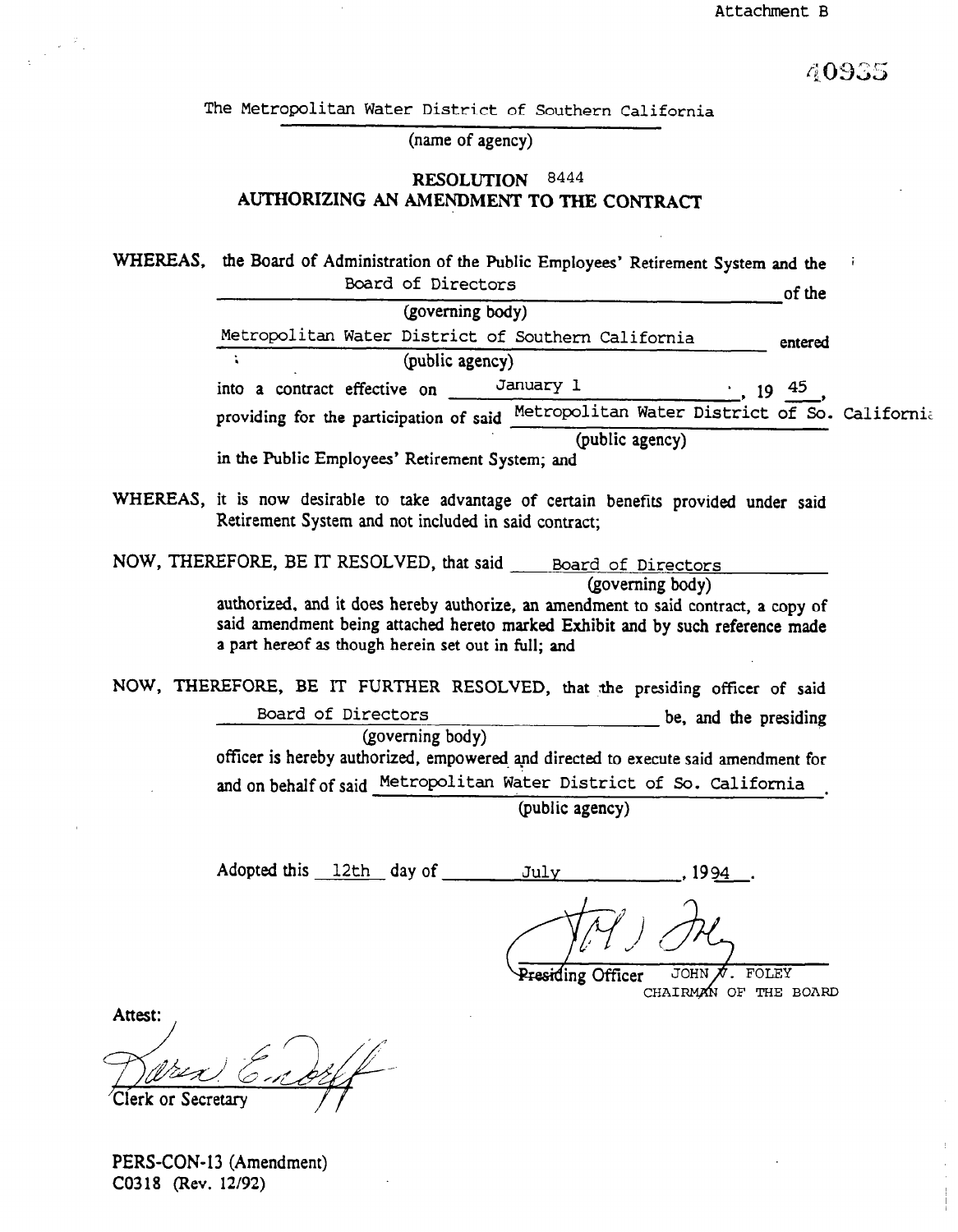# PUBLIC EMPLOYEES' RETIREMENT SYSTEM Contract Services Division

Public Agency Contract Services P. 0. Box 942709 Sacramento, CA 94229-2709  $(916)$  326-3420 (916) 326-3240 (IDD)

 $\mathbf{r}$ 

40935

## **CERTIFICATION OF** FINAL ACTION OF GOVERNING BODY

| I hereby certify that the                      | Board of Directors                                                                                    | of the                        |  |  |  |
|------------------------------------------------|-------------------------------------------------------------------------------------------------------|-------------------------------|--|--|--|
|                                                | (governing body)                                                                                      |                               |  |  |  |
|                                                | Metropolitan Water District of Southern California                                                    | adopted on                    |  |  |  |
|                                                | (public agency)                                                                                       |                               |  |  |  |
| July 12, 1994                                  | , by an affirmative vote of a majority of the members of said Governing Body,                         |                               |  |  |  |
| (date)                                         |                                                                                                       |                               |  |  |  |
| Resolution                                     | No. $8444$ approving the attached contractual agreement between                                       |                               |  |  |  |
| (Ordinance/Resolution)                         |                                                                                                       |                               |  |  |  |
|                                                | the Governing Body of said Agency and the Board of Administration of the Public Employees' Retirement |                               |  |  |  |
| System, a certified copy of said               | Resolution<br>(Ordinance or Resolution)                                                               | in the form furnished by said |  |  |  |
| Board of Administration being attached hereto. |                                                                                                       |                               |  |  |  |

Date July 12, 1994

Clerk/Secretary

Executive Secretary Title